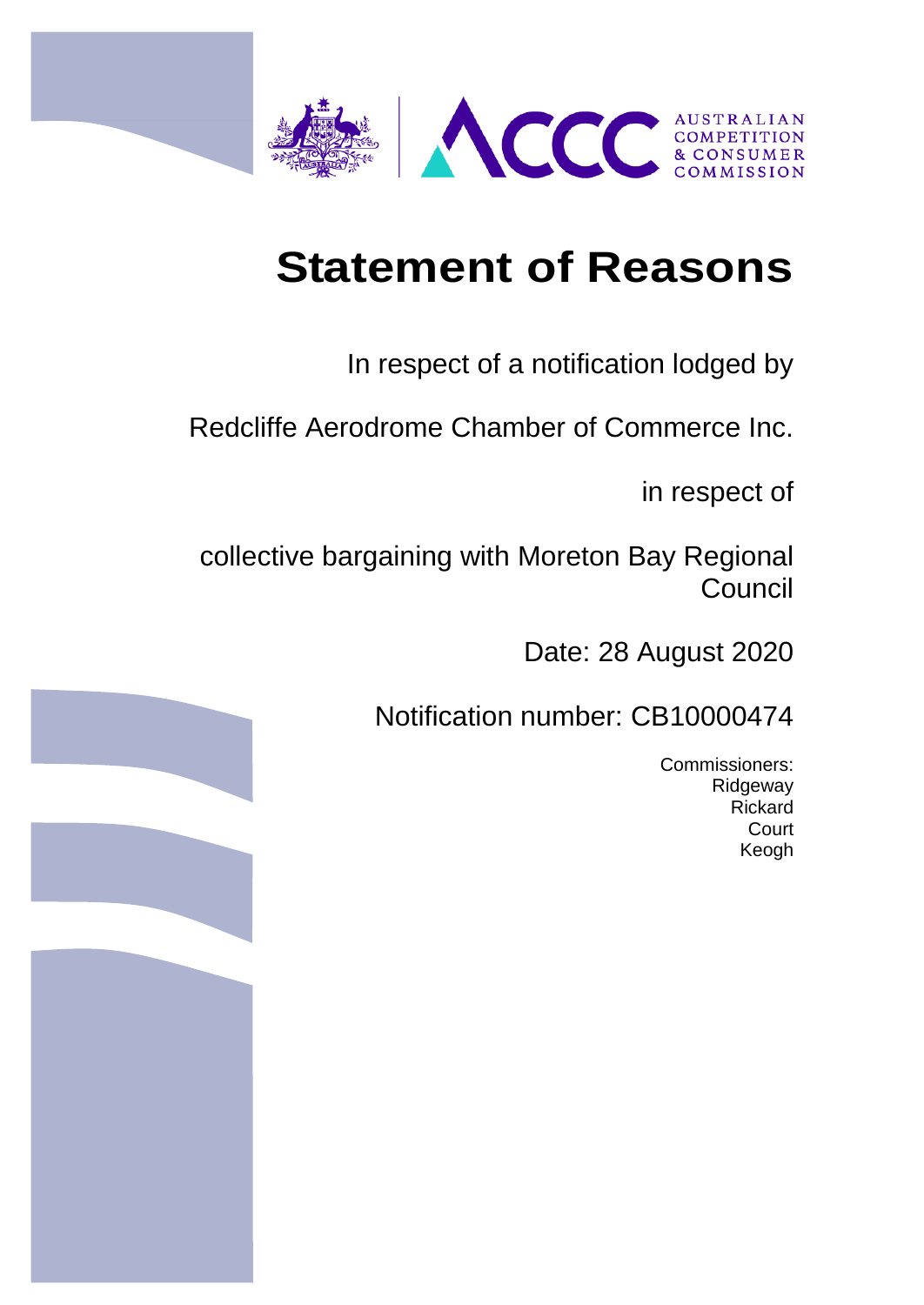# **Summary**

The ACCC does not object to the notification lodged by the Redcliffe Aerodrome Chamber of Commerce Inc (**RACCI**) to enable the RACCI to collectively negotiate on behalf of current and future tenants at the Redcliffe Aerodrome (the **RAH Tenants**) with Moreton Bay Regional Council, the owner of the Redcliffe Aerodrome, on the terms and conditions of Redcliffe Aerodrome Hangar leases.

The ACCC considers the notified conduct is likely to result in public benefits in the form of transaction cost savings and better input into contracts, and minimal, if any, public detriments.

The notification was lodged on 13 July 2020 and the ACCC has decided to allow it to remain in force for a period of ten years from that date. Accordingly, the notification came into force on 27 July 2020 and will remain in force until 12 July 2030, unless it is withdrawn or revoked.

# **The notification**

- 1. On 13 July 2020, RACCI lodged a collective bargaining notification<sup>1</sup> to enable it to collectively bargain on behalf of the RAH Tenants with the Moreton Bay Regional Council (the **Council**) for the renegotiation of tenants' lease terms for premises at the Redcliffe Aerodrome to be entered into between the RAH Tenants and the Council (the **Notified Conduct**). The Redcliffe Aerodrome is located in Redcliffe, in the Moreton Bay Region, north of Brisbane, Queensland.
- 2. Specifically, RACCI submits it expects to collectively negotiate lease terms with the Council including:
	- rent applicable for hangars at the Redcliffe Aerodrome, and
	- the term and common expiry of leases at the Redcliffe Aerodrome.
- 3. RACCI submits that the Notified Conduct is necessary to enable efficient negotiation of complex lease terms and conditions for leases at the Redcliffe Aerodrome, so as not to duplicate efforts and spending on legal advice. Further RACCI submits that tenants at the Redcliffe Aerodrome are mostly captive tenants who absent the Notified Conduct would have limited bargaining power.
- 4. RACCI submits that participation in collective bargaining is voluntary for the Redcliffe Aerodrome tenants and the Council, and each party may independently determine whether or not to enter into a lease on the terms negotiated.

**<sup>.</sup>** <sup>1</sup> Businesses can obtain protection from legal action under the *Competition and Consumer Act 2010 (CCA)* for collective bargaining, which can include associated collective boycotts, by lodging a collective bargaining notification with the ACCC. Protection for collective bargaining which does not involve a collective boycott will generally commence 14 days after the collective bargaining notification is lodged.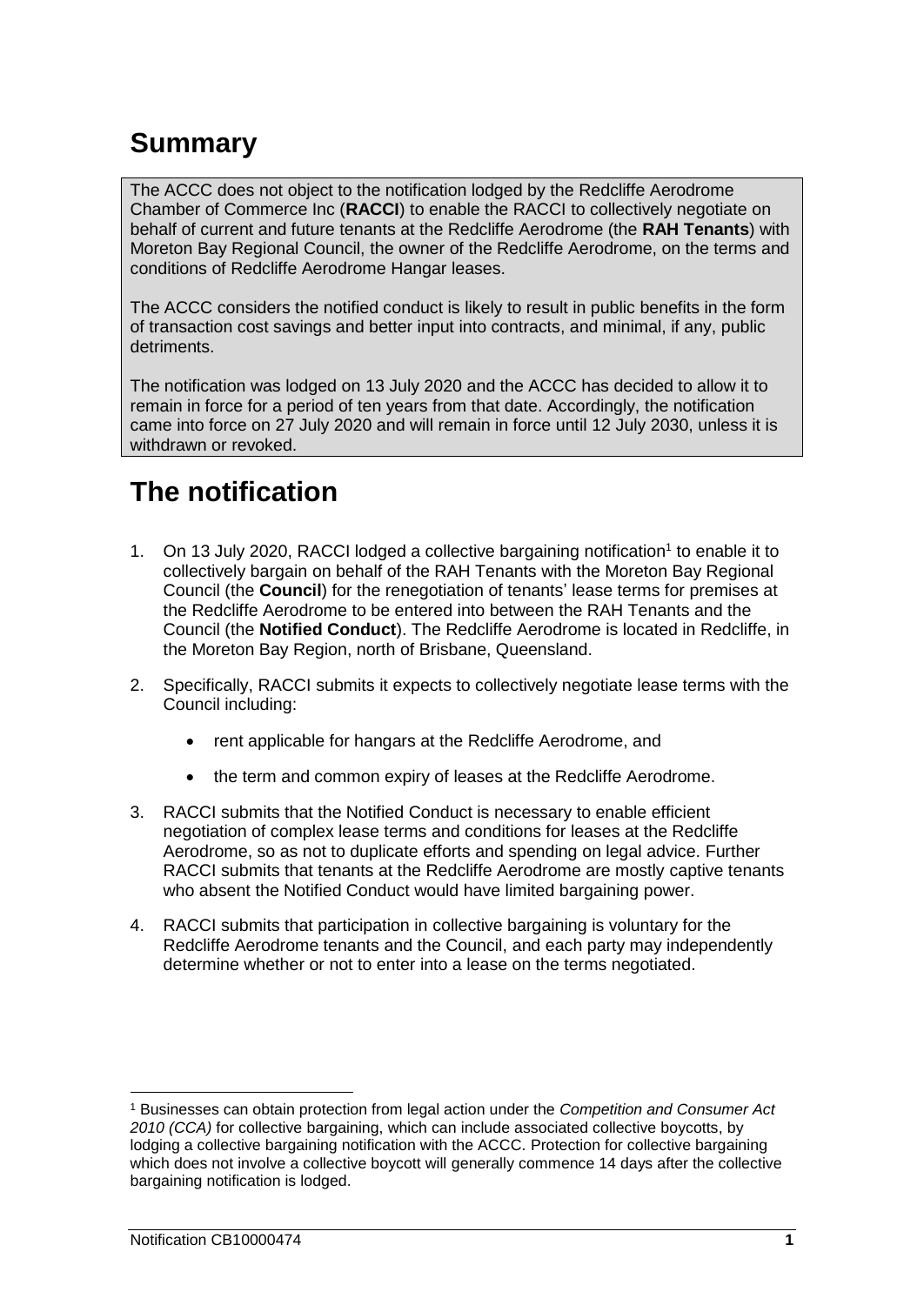5. RACCI initially requested that the notification be in force for three years, however on 12 August 2020 amended that position to request that the notification be in force for ten years. 2

## **Background**

- 6. RACCI is a registered association and is a representative group of the RAH Tenants. The Redcliffe Aerodrome is owned and operated by Moreton Bay Regional Council.
- 7. The RAH Tenants are a diverse group of aviation businesses, emergency services organisations, and supporting businesses using the Redcliffe Aerodrome located in the Moreton Bay region north of Brisbane. The RAH Tenants offer services including charter flight services, emergency services, pilot training, scenic flights, aircraft maintenance and refurbishment and clubs for students and pilots.
- 8. The RAH Tenants lease the ground that their hangars are on from the Council. The RAH Tenants ordinarily erect their own hangers on the sites, at their own cost. The RAH Tenants also acquire associated use of the Redcliffe Aerodrome from the Council.

## **Consultation**

- 9. The ACCC invited submissions from each of the RAH Tenants and the Council. A copy of the public submissions are available on the **[ACCC's public register](https://www.accc.gov.au/public-registers/authorisations-and-notifications-registers/collective-bargaining-notifications-register/redcliffe-aerodrome-chamber-of-commerce-inc)**.
- 10. The ACCC received two submissions. The ACCC received a submission from Ian Silvester, one of the RAH Tenants, supportive of the notification.
- 11. The ACCC also received a submission from the Council. The Council's submission is not supportive of the notification. The Council's submission:
	- notes that the tenant mix of the RAH Tenants is diverse, and submits that this diversity would not enable helpful consistency between the RAH Tenants in negotiating outcomes regarding rental arrangements and lease terms and conditions
	- notes that the Council, as a local government entity, is unable to collectively negotiate to lease government assets at a value less than market price. The Council further asserts that the attainment of market value requires independent bidding by the RAH Tenants to maximise return to ratepayers, and
	- considers that RACCI's authority to represent the RAH Tenants is unsupported by evidence.

**<sup>.</sup>**  $2$  The ACCC may provide a written notice determining the expiry of the collective bargaining notice if the ACCC is satisfied that the standard three year period is not appropriate and another period (up to 10 years) is appropriate in all the circumstances. The ACCC must, in or with the notice, provide a written statement of its reasons for giving the notice.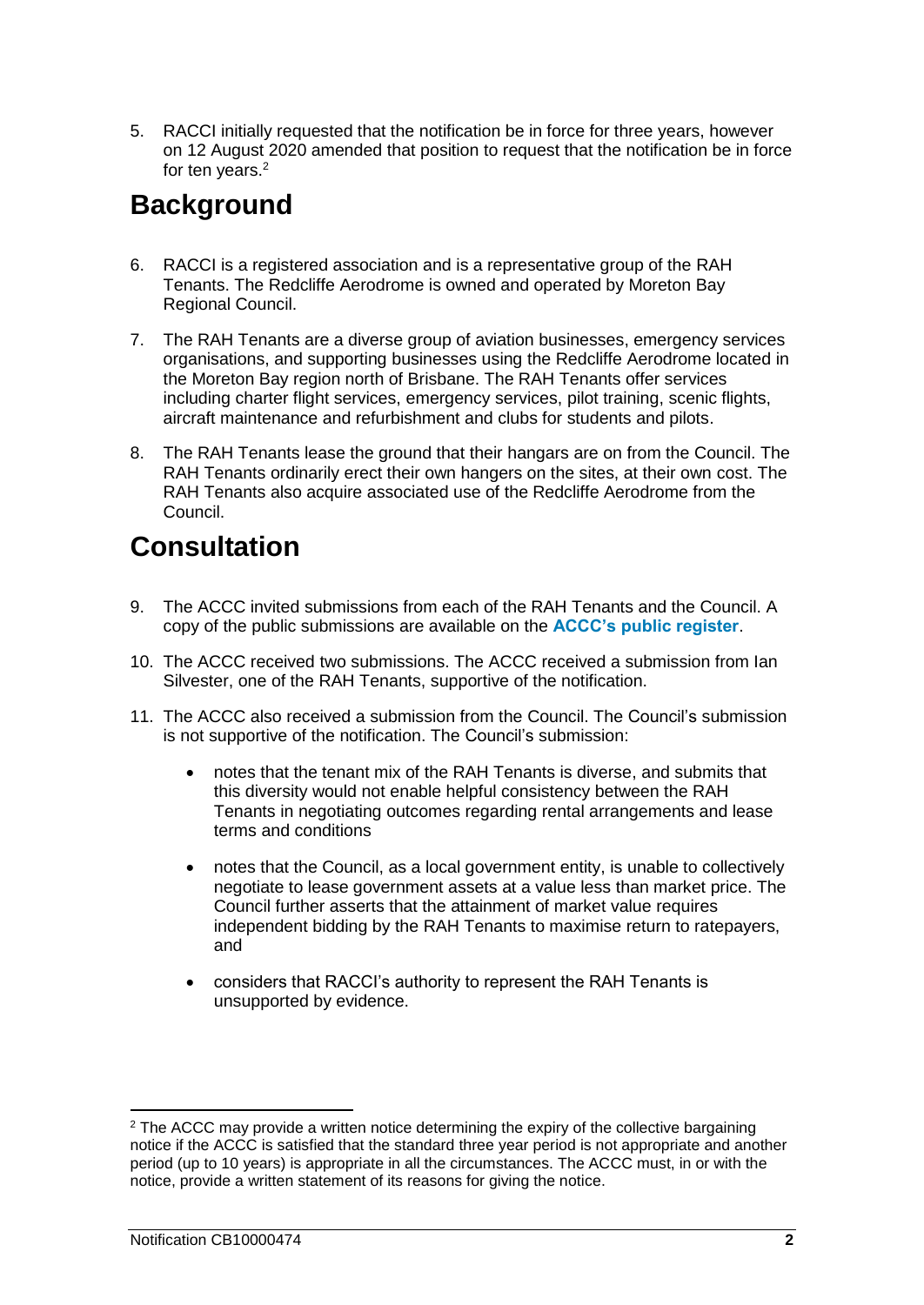- 12. In response to the Council's submission, RACCI submits that:
	- The diversity of the RAH Tenants is not relevant to the vast proportion of matters to be collectively negotiated. Specifically, the overall way the RAH Tenants use the leased premises is similar, and the rules for the use of the aerodrome itself are the same across the RAH Tenants. RACCI notes that tailoring of each lease to each RAH Tenant will be required, but submits that these will be minor divergences from mostly common terms. On that basis, RACCI considers that a centralised negotiation process, including through a single legal representative, will create efficiencies, including through avoided transaction costs,
	- The Notified Conduct does not prevent the Council from complying with its regulatory obligations, and RACCI is not seeking to obtain rental rates below market value. Each RAH Tenant will ultimately agree their own rent with the Council,
	- It intends to negotiate for the termination of all existing leases and migration to new leases over the coming months, proposing a common expiry date for all RAH Leases. RACCI suggests that this would give RAH Tenants certainty of tenure, and allow the Council to masterplan the Redcliffe Aerodrome in the future, and
	- RACCI was granted express consent by each RAH Tenant listed in Attachment 1 of the Notification to be listed as seeking to be involved in the Notified Conduct, and each had consented to be represented by a single law firm.

## **ACCC's assessment**

- 13. The ACCC has considered the Notified Conduct in accordance with section 93AC of the *Competition and Consumer Act 2010* (Cth) (**CCA**).
- 14. In doing so, the ACCC has taken into account:
	- The likely future with and without the Notified Conduct. In particular, the ACCC considers that, absent the Notified Conduct, each RAH Tenant is likely to continue to individually negotiate and contract lease terms with the Council.
	- The relevant areas of competition likely to be affected by the Notified Conduct. The ACCC considers that the primary area of competition is the acquisition of leases and associated services from the Council by various tenants located in the Moreton Bay region, north of Brisbane. The ACCC considers that there may be other potential acquirers of these leases, and to that extent, there may be competition for the acquisition of leases, however this competition is limited by the individual erection of hangars by the RAH Tenants, making each site uniquely customised for each occupant.

#### **Public benefits are likely to arise**

- 15. The ACCC considers that the Notified Conduct is likely to result in the following public benefits:
	- Transaction cost savings such as reduced negotiation and drafting costs, associated with collectively negotiating leases between RACCI and the Council, compared to the cost of each of the RAH Tenants negotiating their contracts individually with the Council.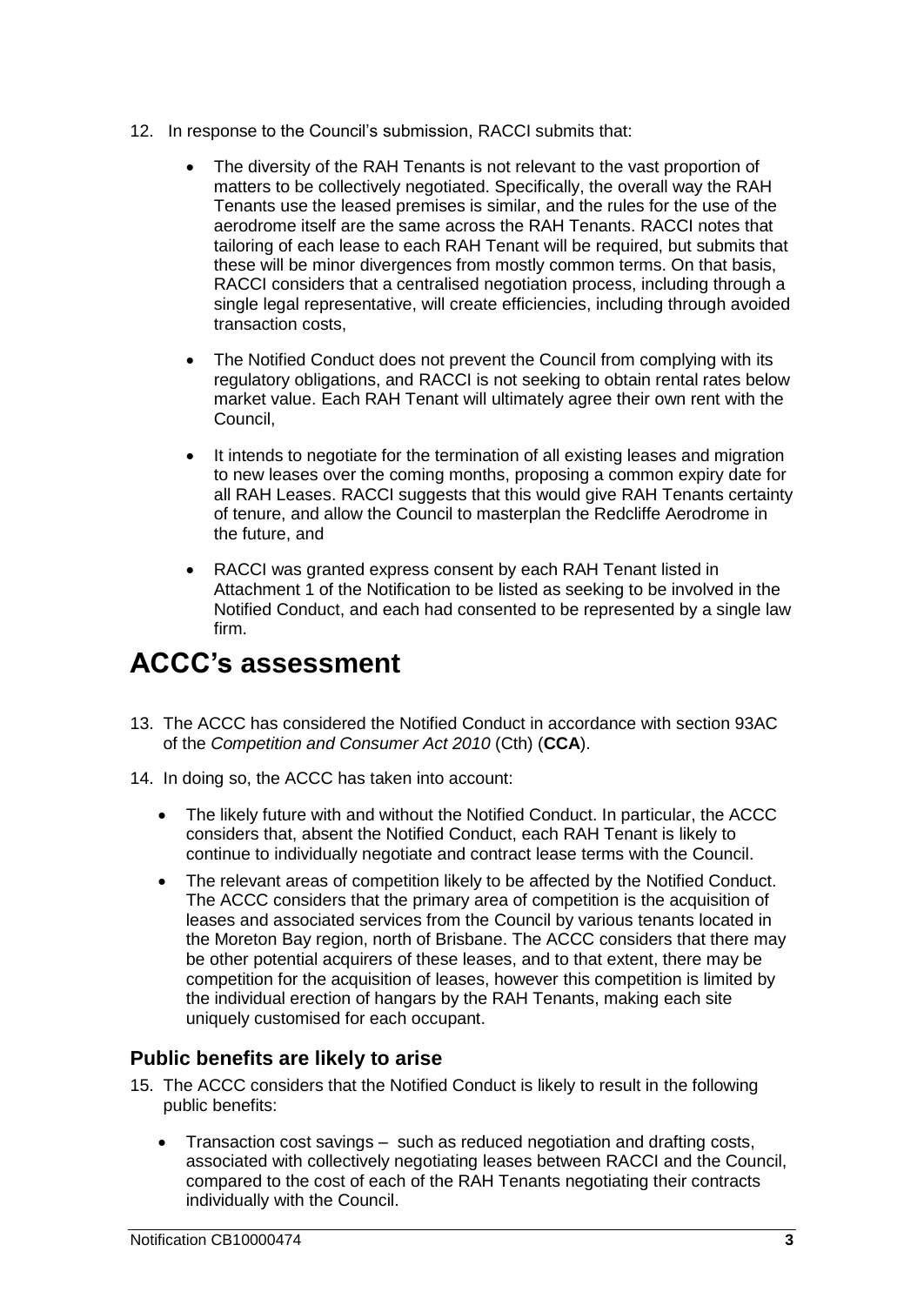Better input into contracts – collective negotiations may enable individual RAH Tenants to achieve greater input and representation of their views about the terms and conditions of their contracts than what they could achieve through individual negotiations with the Council, this is particularly true for smaller unrepresented tenants.

#### **Minimal public detriment**

- 16. The ACCC considers that the Notified Conduct is likely to result in minimal, if any, public detriment from a reduction in competition between the RAH Tenants for the acquisition leases from the Council, because:
	- participation in the Notified Conduct is voluntary for both Council and the RAH Tenants; if parties wish to negotiate individually, they remain free to do so;
	- competition in the downstream markets in which RAH Tenants may compete is unlikely to be affected because the RAH Tenants engage in a diverse range of primary activities in downstream markets.

#### **Period for which the Notification will be in force**

- 17. A collective bargaining notification (and therefore the protection it confers) will be in force for a period of three years from the date it is lodged unless the ACCC determines that another period is appropriate or the notification is withdrawn or revoked.
- 18. In this case, RACCI asked that the notification remain in place for ten years.
- <span id="page-4-0"></span>19. The ACCC considers that it is appropriate for the notification to remain in force until 12 July 2030, for the following reasons:
	- The likely benefits of the Notified Conduct may be expected to continue for the duration of the Notified Conduct and therefore total benefits are likely to be greater with the extended notification period.
	- The extended notification period is unlikely to change the minimal public detriment which is likely to result from the Notified Conduct.
	- The leases to be negotiated and entered into as a result of the Notified Conduct may be expected to be long term, and continue for a period up to and potentially beyond the extended notification period. RACCI submits that, at the conclusion of the ten year period, RAH Tenants may seek further immunity to see out the duration of the relevant leases.
	- The ACCC may act to remove the protection afforded by the notification at a later stage if it is satisfied that the public benefit does not outweigh the public detriment<sup>3</sup>.

## **Decision**

- 20. The ACCC considers that the benefit to the public that is likely to result from the Notified Conduct will outweigh the detriment to the public that is likely to result.
- 21. Accordingly, the ACCC does not object to the notification at this time.

**<sup>.</sup>** <sup>3</sup> Section 93AC of the CCA